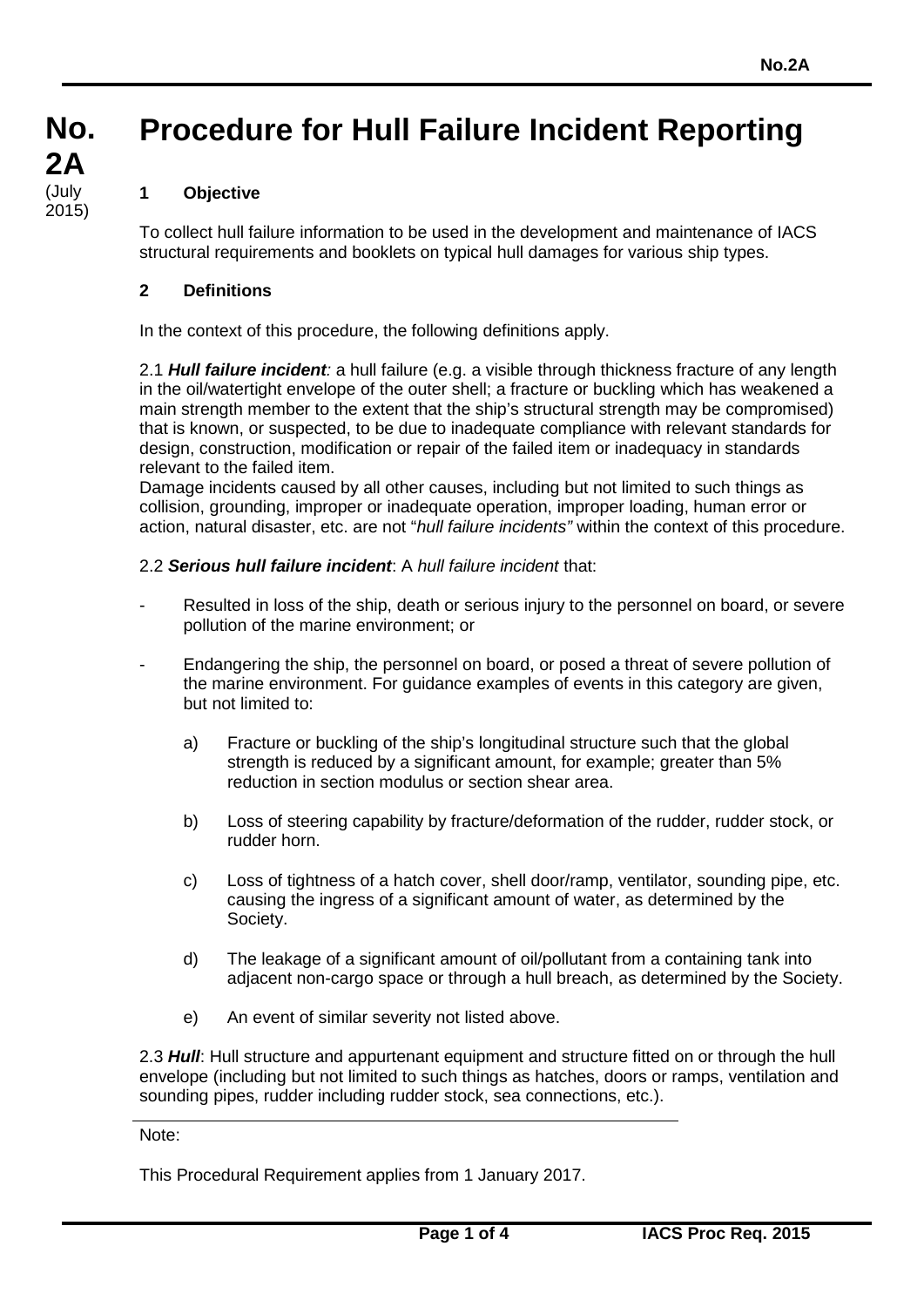# **3 Hull failure incident reporting**

3.1 Hull failure incidents which are considered to be noteworthy and of possible utility for improving international technical requirements, Societies' Rules or survey procedures and quidance are to be reported<sup>1)</sup>, without identifying the particular ship involved, using the Data Sheet for Reporting Hull Failure Incidents and Repairs, contained in Annex.

3.2 Societies are to submit the required information on failure incidents of ships in their class to the IACS Hull Panel within a period of three months from the date the Society first becomes aware of the occurrence of the incident.

3.3 The Hull Panel will be responsible for maintaining the records of submitted information and issuing periodic lists of all cases.

3.4 The Hull Panel will, on an ongoing basis, review the information received and, where necessary or appropriate, make recommendations to GPG regarding possible further action by IACS. The Hull Panel will also use the information received, when appropriate, in the development and maintenance of the IACS booklets on typical hull damages for various ship types.

#### **4 Confidentiality**

4.1 Information provided or obtained in the course of application of this procedure, is to be considered confidential and is not to be divulged to any other party, except as needed to implement the present procedure, or as required by law.

4.2 Information obtained under this procedure is not to be used to seek commercial advantage.

#### **5 Exceptions**

5.1 Inability to provide information for use in conjunction with this procedure as a result of expectation of litigation shall not be held against the Society involved.

#### **6 Relationship to IACS PR2B Procedure for Early Warning of Serious Hull Failure Incidents - "Early Warning Scheme – EWS"**

6.1 A *serious hull failure incident* is, additionally, subject to the requirements of IACS PR2B and is to be reported by the Hull Panel Member submitting the incident to the Hull Panel to the Incident Reporting Officer (IRO) (see PR2B) of his/her Society for handling under PR2B.

<sup>1)</sup> Considerable uncertainty may exist as to whether a particular incident is a *hull failure incident* or not. In deciding whether to treat an incident as a *hull failure incident* consideration is to be given to whether enough is known or can reasonably be expected to be learned about the particular incident to warrant treating it as a *hull failure incident*. Similarly, for incidents which may have been caused by inadequate maintenance of an item, consideration should be given to whether information on the incident would contribute to reassessing the periodicity of required surveys or examinations, or other aspects within the purview of classification or statutory certification.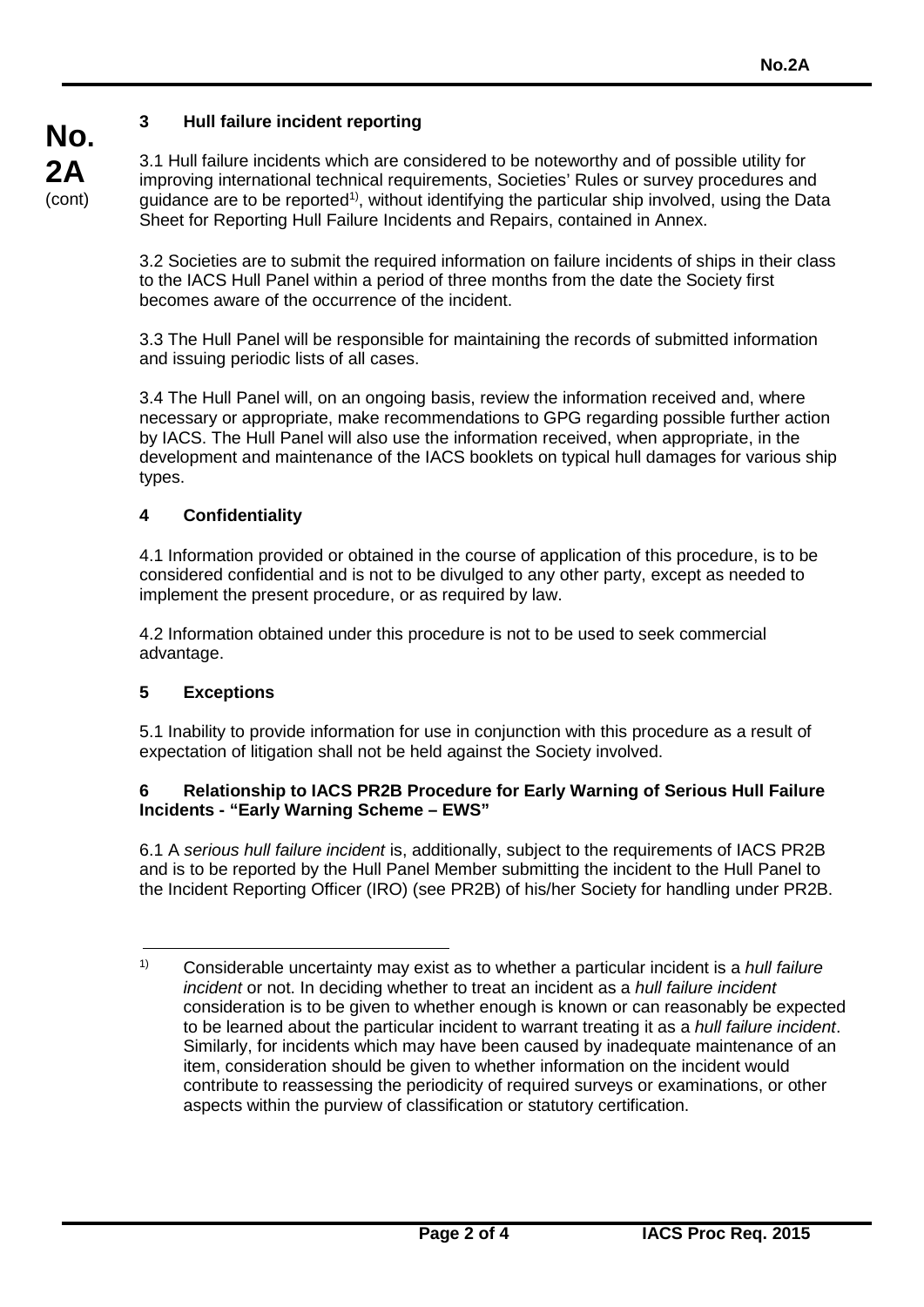# **No. 2A** (cont) **Data Sheet for Reporting Hull Failure Incidents and Repairs Page 1 of Pages Unique Record Number (\*1) Ship Type**  Date of **Report Size Group (GRT or DWT) (\*2)**<br>Note: (\*1) aa-bb-o **Age Group (\*3)** (\*1) aa-bb-cc (aa: Society's name, bb: year reported, cc: consecutive report number) (\*2) GRT: < 6,000 6,000 – 9,999 10,000 – 29,999 30,000 ≤  $0.000$  10,000 – 49,999 50,000 – 99,999 100,000 – 179,999 180,000 ≤ (\*3) Age: 0-4, 5-9, 10-14, 15-19, 20 ≤ Please indicate tank and hold arrangement and the global locations of damage on the diagrams provided below.

**ANNEX**

Note: This form should not be used as a vehicle to transmit information to member societies' field surveyors or any other parties.